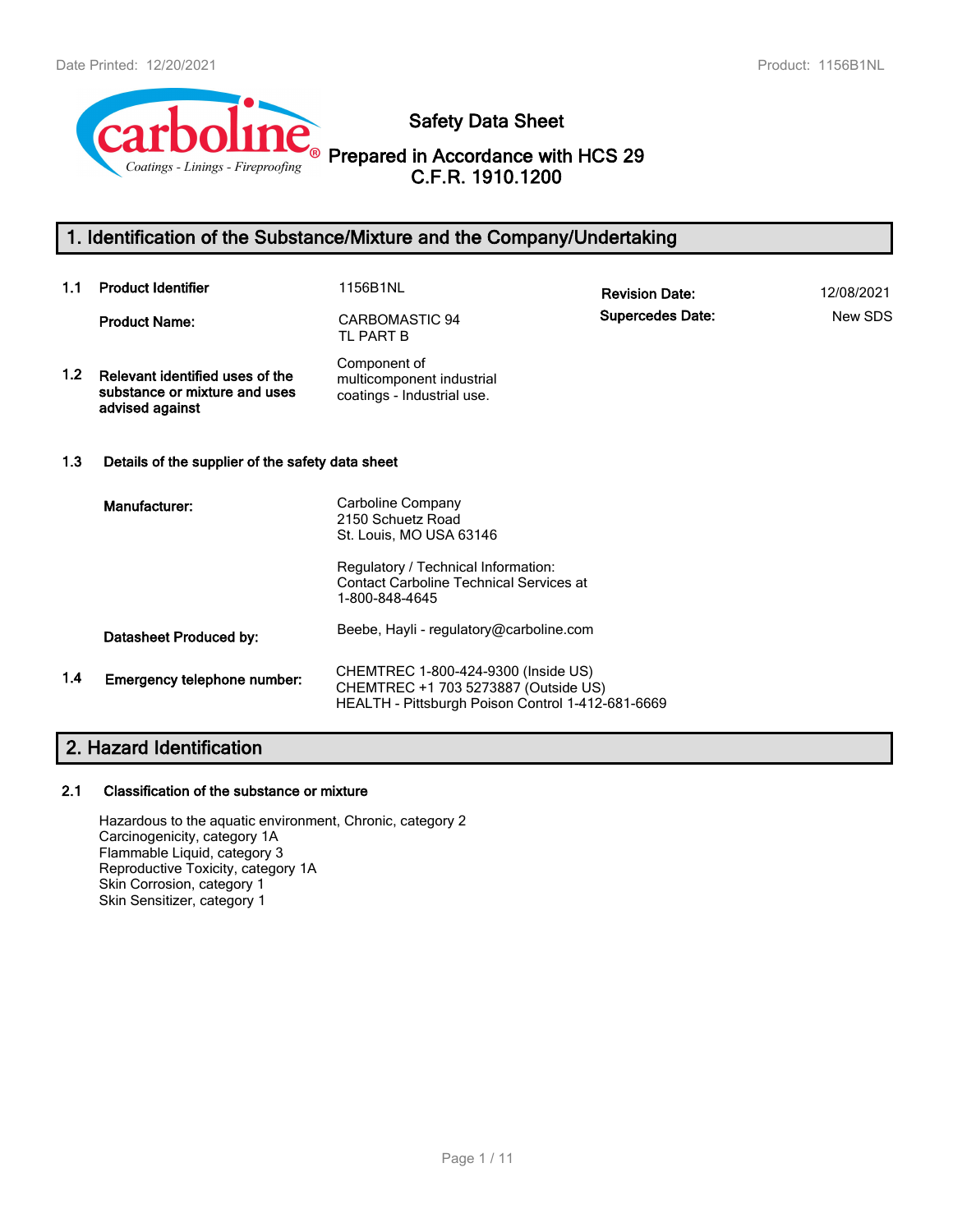# **2.2 Label elements**

## **Symbol(s) of Product**



## **Signal Word**

Danger

## **Named Chemicals on Label**

BISPHENOL A, PARACHLOROBENZO TRIFLUORIDE, TRIETHYLENETETRAMINE, MICROCRYSTALLINE SILICA, POLYAMIDE, BRANCHED AMINE

# **HAZARD STATEMENTS**

| Flammable Liquid, category 3<br>Skin Corrosion, category 1<br>Skin Sensitizer, category 1<br>Carcinogenicity, category 1A<br>Reproductive Toxicity, category 1A<br>Hazardous to the aquatic environment,<br>Chronic, category 2<br><b>PRECAUTION PHRASES</b> | H226<br>H314-1<br>H317<br>H350-1A<br>H360-1A<br>H411 | Flammable liquid and vapour.<br>Causes severe skin burns and eye damage.<br>May cause an allergic skin reaction.<br>May cause cancer.<br>May damage fertility or the unborn child.<br>Toxic to aquatic life with long lasting effects. |
|--------------------------------------------------------------------------------------------------------------------------------------------------------------------------------------------------------------------------------------------------------------|------------------------------------------------------|----------------------------------------------------------------------------------------------------------------------------------------------------------------------------------------------------------------------------------------|
|                                                                                                                                                                                                                                                              | P <sub>201</sub>                                     | Obtain special instructions before use.                                                                                                                                                                                                |

| P <sub>201</sub>   | Obtain special instructions before use.                                                                                                   |
|--------------------|-------------------------------------------------------------------------------------------------------------------------------------------|
| P <sub>202</sub>   | Do not handle until all safety precautions have been read<br>and understood.                                                              |
| P <sub>210</sub>   | Keep away from heat/sparks/open flames/hot surfaces. - No<br>smoking.                                                                     |
| P <sub>260</sub>   | Do not breathe dust/fume/gas/mist/vapours/spray.                                                                                          |
| P <sub>264</sub>   | Wash hands thoroughly after handling.                                                                                                     |
| P273               | Avoid release to the environment.                                                                                                         |
| P <sub>280</sub>   | Wear protective gloves/protective clothing/eye protection/<br>face protection.                                                            |
| P <sub>284</sub>   | Wear respiratory protection.                                                                                                              |
| P301+310           | IF SWALLOWED: Immediately call a POISON CENTER or<br>doctor/physician.                                                                    |
| P301+330+331       | IF SWALLOWED: Rinse mouth. Do NOT induce vomiting.                                                                                        |
| P302+352           | IF ON SKIN: Wash with plenty of soap and water.                                                                                           |
| P304+340           | IF INHALED: Remove victim to fresh air and keep at rest in a<br>position comfortable for breathing.                                       |
| P305+351+338       | IF IN EYES: Rinse cautiously with water for several minutes.<br>Remove contact lenses, if present and easy to do so.<br>Continue rinsing. |
| P305+P351+P3<br>38 | IF IN EYES: Rinse cautiously with water for several minutes.<br>Remove contact lenses, if present and easy to do so.<br>Continue rinsing. |
| P308+313           | IF exposed or concerned: Get medical advice/attention                                                                                     |
| P308+P313          | IF exposed or concerned: Get medical advice/attention                                                                                     |
| P333+313           | If skin irritation or rash occurs: Get medical advice/attention.                                                                          |
| P363               | Wash contaminated clothing before reuse.                                                                                                  |
| P391               | Collect spillage.                                                                                                                         |
| P403+233           | Store in a well-ventilated place. Keep container tightly<br>closed.                                                                       |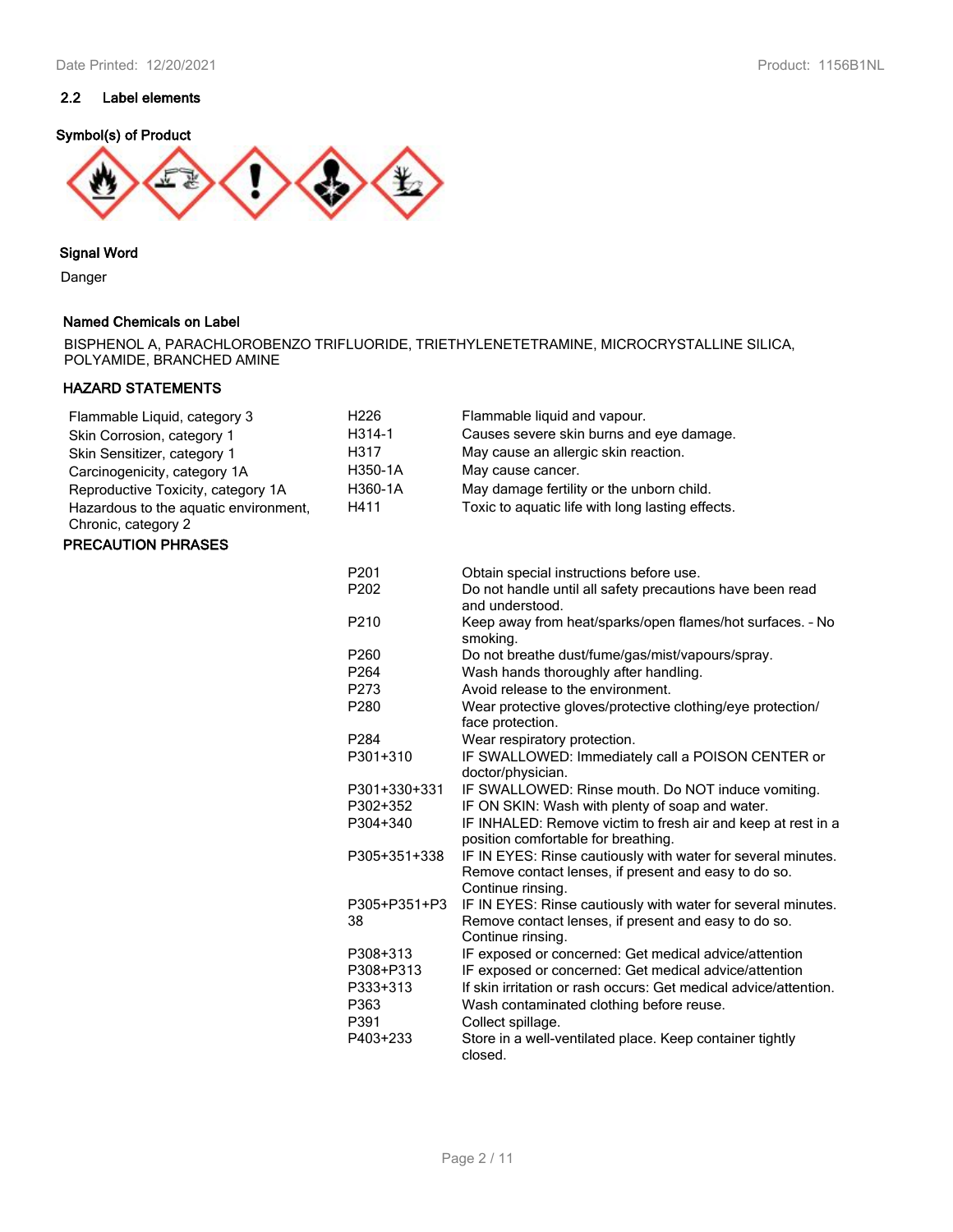## **2.3 Other hazards**

No Information

## **Results of PBT and vPvB assessment:**

The product does not meet the criteria for PBT/VPvB in accordance with Annex XIII.

# **3. Composition/Information On Ingredients**

## **3.2 Mixtures**

## **Hazardous ingredients**

| Name According to EEC<br><b>POLYSTYRENE</b>    | EINEC No.<br>500-008-9 | CAS-No.<br>9003-53-6          | $\underline{\mathcal{H}}$<br>$10 - 25$ | <b>Classifications</b><br>H360         |                                                                                                                                 |
|------------------------------------------------|------------------------|-------------------------------|----------------------------------------|----------------------------------------|---------------------------------------------------------------------------------------------------------------------------------|
|                                                |                        |                               |                                        |                                        |                                                                                                                                 |
| <b>POLYAMIDE</b>                               | 614-452-7              | <b>PROPRIETA</b><br><b>RY</b> | $10 - 25$                              | H315-317-318-411                       |                                                                                                                                 |
| <b>ZINC PHOSPHATE</b>                          | 231-944-3              | 7779-90-0                     | $2.5 - 10$                             | H400-410                               |                                                                                                                                 |
| <b>PARACHLOROBENZO</b><br><b>TRIFLUORIDE</b>   | 202-681-1              | 98-56-6                       | $2.5 - 10$                             | H226-315-317-319-335                   |                                                                                                                                 |
| <b>BRANCHED AMINE</b>                          | 270-851-2              | 68479-04-9                    | $2.5 - 10$                             | H302-314-410                           |                                                                                                                                 |
| <b>MICA</b>                                    | 601-648-2              | 12001-26-2                    | $2.5 - 10$                             | H319-335                               |                                                                                                                                 |
| <b>BISPHENOL A</b>                             | 201-245-8              | 80-05-7                       | $2.5 - 10$                             | H317-318-335-360-400-410               |                                                                                                                                 |
| <b>TRIETHYLENETETRA</b><br><b>MINE</b>         | 203-950-6              | 112-24-3                      | $1.0 - 2.5$                            | H302-312-314-317-412                   |                                                                                                                                 |
| TRIS-2,4,6-<br>(DIMETHYLAMINOMET<br>HYL)PHENOL | 202-013-9              | $90 - 72 - 2$                 | $1.0 - 2.5$                            | H315-319                               |                                                                                                                                 |
| <b>MICROCRYSTALLINE</b><br><b>SILICA</b>       | 238-878-4              | 14808-60-7                    | $0.1 - 1.0$                            | H350-372                               | Carc. 1A, STOT RE 1                                                                                                             |
| <b>ETHYL BENZENE</b>                           | 202-849-4              | 100-41-4                      | $0.1 - 1.0$                            | H225-304-315-319-332-351-373<br>$-412$ | Acute Tox. 4 Inhalation,<br>Aquatic Chronic 3, Asp. Tox.<br>1, Carc. 2, Eye Irrit. 2, Flam.<br>Lig. 2, Skin Irrit. 2, STOT RE 2 |

| CAS-No.            | M-Factors |
|--------------------|-----------|
| 9003-53-6          | 0         |
| <b>PROPRIETARY</b> | 0         |
| 7779-90-0          | 0         |
| 98-56-6            | 0         |
| 68479-04-9         | 0         |
| 12001-26-2         | 0         |
| 80-05-7            | 0         |
| 112-24-3           | 0         |
| $90 - 72 - 2$      | 0         |
| 14808-60-7         | 0         |
| 100-41-4           | U         |

**Additional Information:** The text for GHS Hazard Statements shown above (if any) is given in Section 16.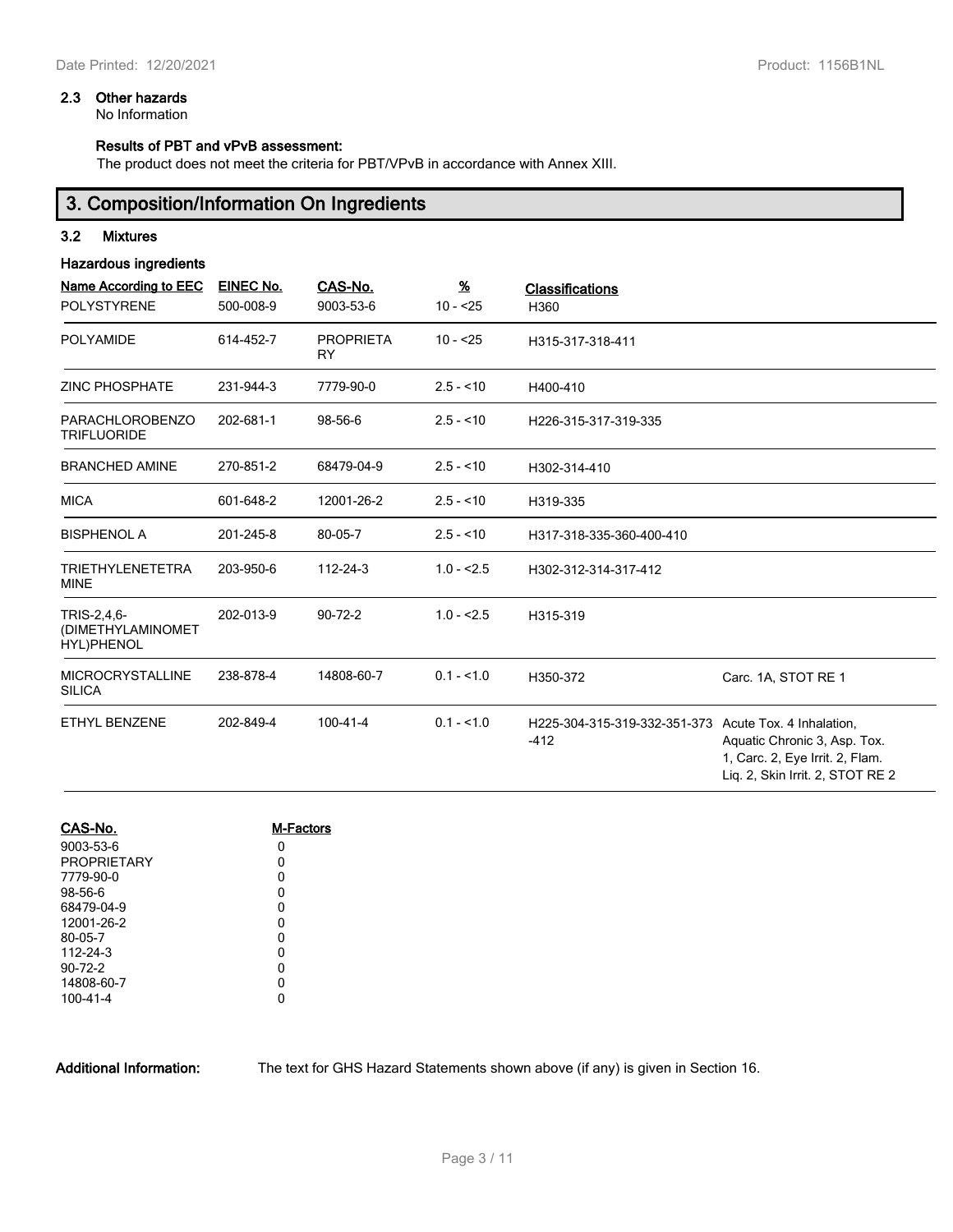## **4.1 Description of First Aid Measures**

**AFTER INHALATION:** Give oxygen or artificial respiration if needed. Remove person to fresh air. If signs/symptoms continue, get medical attention.

**AFTER SKIN CONTACT:** In case of contact, immediately flush skin with plenty of water for at least 15 minutes while removing contaminated clothing and shoes. If skin irritation persists, call a physician.

**AFTER EYE CONTACT:** Rinse thoroughly with plenty of water for at least 15 minutes and consult a physician.

**AFTER INGESTION:** Do NOT induce vomiting. Never give anything by mouth to an unconscious person. If swallowed, call a poison control centre or doctor immediately.

## **4.2 Most important symptoms and effects, both acute and delayed**

Harmful if swallowed. Irritating to eyes and skin. Risk of serious damage to the lungs (by aspiration). Vapours may cause drowsiness and dizziness.

#### **4.3 Indication of any immediate medical attention and special treatment needed**

No information available on clinical testing and medical monitoring. Specific toxicological information on substances, if available, can be found in section 11.

When symptoms persist or in all cases of doubt seek medical advice.

# **5. Fire-fighting Measures**

## **5.1 Extinguishing Media:**

Carbon Dioxide, Dry Chemical, Foam, Water Fog

**UNUSUAL FIRE AND EXPLOSION HAZARDS:** Flammable liquid. Vapours are heavier than air and may spread along floors. Vapours may form explosive mixtures with air. Vapors may travel to areas away from work site before igniting/flashing back to vapor source. Provide adequate ventilation. Prevent the creation of flammable or explosive concentrations of vapour in air and avoid vapour concentration higher than the occupational exposure limits. Keep away from heat/sparks/open flames/hot surfaces. - No smoking. Electrical installations / working materials must comply with the technological safety standards. Wear shoes with conductive soles.

**FOR SAFETY REASONS NOT TO BE USED:** No Information

# **5.2 Special hazards arising from the substance or mixture**

No Information

## **5.3 Advice for firefighters**

SPECIAL FIREFIGHTING PROCEDURES: In the event of fire, wear self-contained breathing apparatus. Cool containers / tanks with water spray. Flammable.

SPECIAL FIREFIGHTING PROTECTION EQUIPMENT: No Information

# **6. Accidental Release Measures**

## **6.1 Personal precautions, protective equipment and emergency procedures**

Wear self-contained breathing apparatus and protective suit. Wear suitable gloves and eye/face protection. Ensure adequate ventilation. Evacuate personnel to safe areas. Remove all sources of ignition. To avoid ignition of vapours by static electricity discharge, all metal parts of the equipment must be grounded. Wear personal protective equipment. For personal protection see section 8.

## **6.2 Environmental precautions**

Do not allow material to contaminate ground water system. Prevent product from entering drains.

#### **6.3 Methods and material for containment and cleaning up**

Prevent further leakage or spillage if safe to do so. Contain spillage, soak up with non-combustible absorbent material, (e.g. sand, earth, diatomaceous earth, vermiculite) and transfer to a container for disposal according to local / national regulations (see section 13).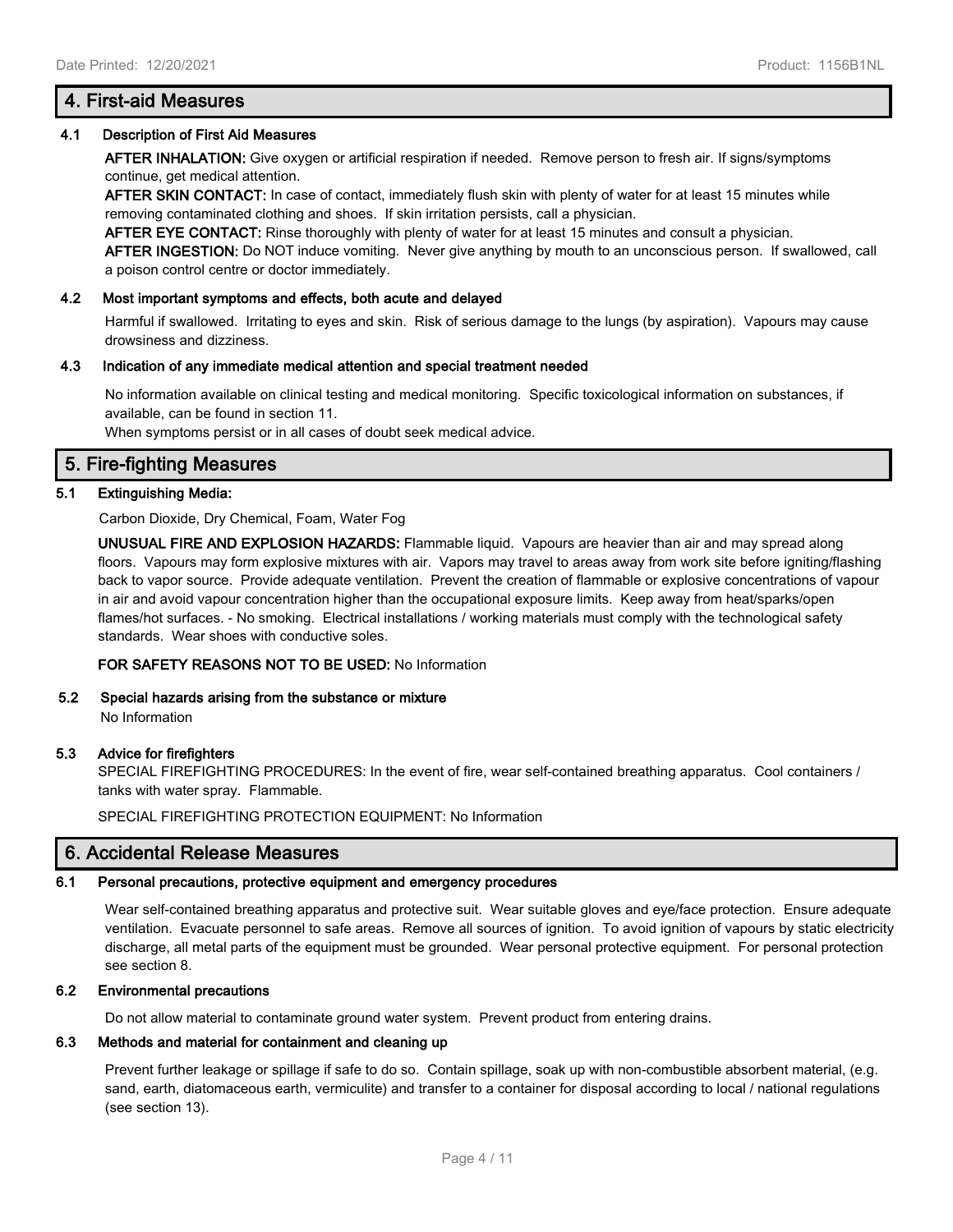## **6.4 Reference to other sections**

No Information

# **7. Handling and Storage**

## **7.1 Precautions for safe handling**

**INSTRUCTIONS FOR SAFE HANDLING :** Keep containers dry and tightly closed to avoid moisture absorption and contamination. Prepare the working solution as given on the label(s) and/or the user instructions. Do not breathe vapours or spray mist. Ensure all equipment is electrically grounded before beginning transfer operations. Do not use sparking tools. Do not get in eyes, on skin, or on clothing. Use only with adequate ventilation/personal protection. Wash thoroughly after handling.

**PROTECTION AND HYGIENE MEASURES :** Handle in accordance with good industrial hygiene and safety practice. Wash hands before breaks and at the end of workday. When using, do not eat, drink or smoke.

## **7.2 Conditions for safe storage, including any incompatibilities**

## **CONDITIONS TO AVOID:** Heat, flames and sparks.

**STORAGE CONDITIONS:** Keep container closed when not in use. Store in a dry, well ventilated place away from sources of heat, ignition and direct sunlight.

## **7.3 Specific end use(s)**

No specific advice for end use available.

# **8. Exposure Controls/Personal Protection**

# **8.1 Control parameters**

## **Ingredients with Occupational Exposure Limits (US)**

| Name                                               | CAS-No.            | <b>ACGIH TWA</b> | <b>ACGIH STEL</b> | <b>ACGIH Ceiling</b> |
|----------------------------------------------------|--------------------|------------------|-------------------|----------------------|
| <b>POLYSTYRENE</b>                                 | 9003-53-6          | N/E              | N/E               | N/E                  |
| <b>POLYAMIDE</b>                                   | <b>PROPRIETARY</b> | N/E              | N/E               | N/E                  |
| <b>ZINC PHOSPHATE</b>                              | 7779-90-0          | N/E              | N/E               | N/E                  |
| PARACHLOROBENZO TRIFLUORIDE                        | 98-56-6            | N/E              | N/E               | N/E                  |
| <b>BRANCHED AMINE</b>                              | 68479-04-9         | N/E              | N/E               | N/E                  |
| <b>MICA</b>                                        | 12001-26-2         | 3 MGM3           | N/E               | N/E                  |
| <b>BISPHENOL A</b>                                 | 80-05-7            | N/E              | N/E               | N/E                  |
| <b>TRIETHYLENETETRAMINE</b>                        | $112 - 24 - 3$     | N/E              | N/E               | N/E                  |
| TRIS-2,4,6- (DIMETHYLAMINOMETHYL)<br><b>PHENOL</b> | $90 - 72 - 2$      | N/E              | N/E               | N/E                  |
| MICROCRYSTALLINE SILICA                            | 14808-60-7         | 0.025 MGM3       | N/E               | N/E                  |
| ETHYL BENZENE                                      | $100 - 41 - 4$     | 20 PPM           | $125$ ppm         |                      |
| Name                                               | CAS-No.            | <b>OSHA PEL</b>  | <b>OSHA STEL</b>  |                      |
| <b>POLYSTYRENE</b>                                 | 9003-53-6          | N/E              | N/E               |                      |
| <b>POLYAMIDE</b>                                   | <b>PROPRIETARY</b> | N/E              | N/E               |                      |
| <b>ZINC PHOSPHATE</b>                              | 7779-90-0          | N/E              | N/E               |                      |
| PARACHLOROBENZO TRIFLUORIDE                        | 98-56-6            | N/E              | N/E               |                      |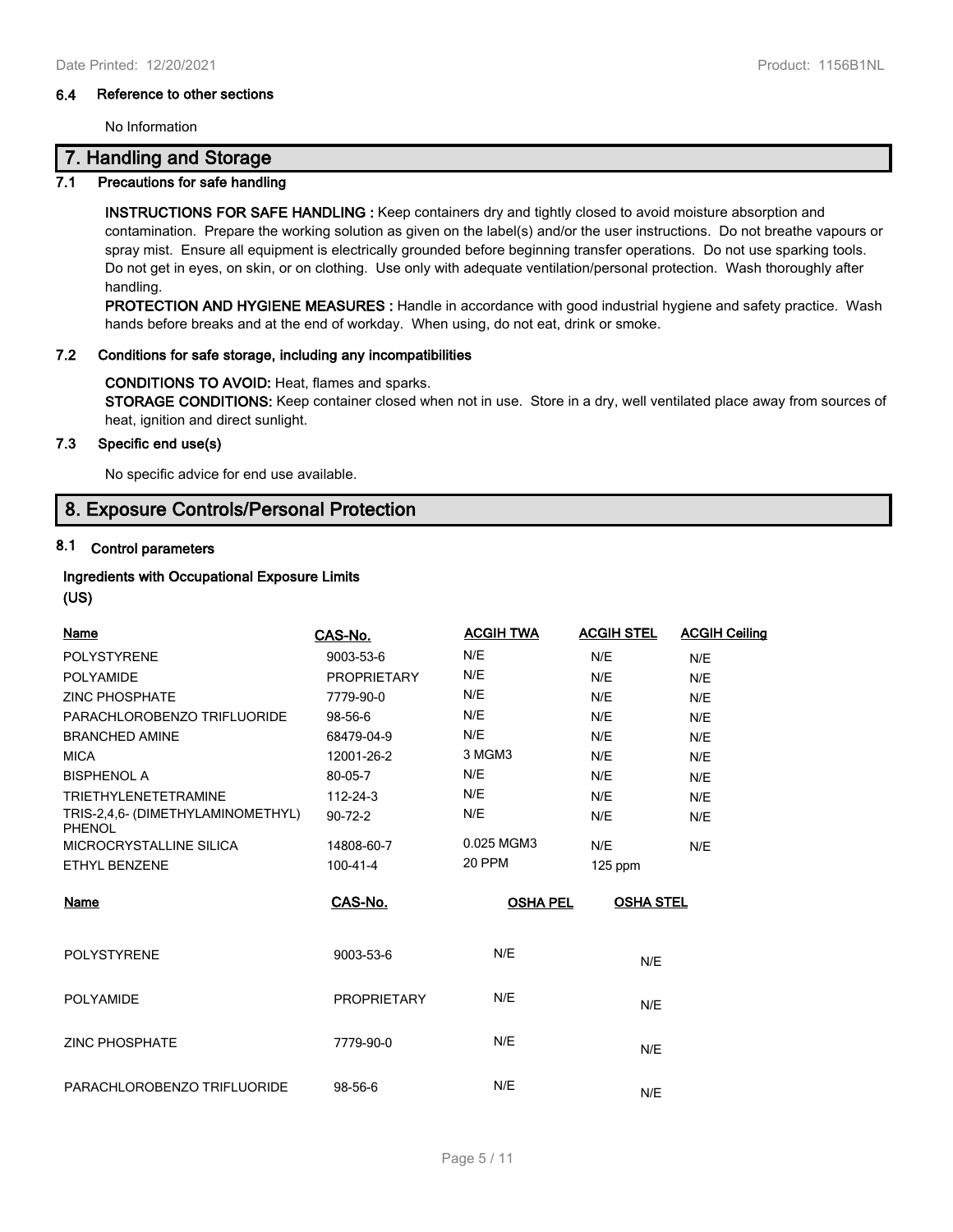| <b>BRANCHED AMINE</b>                              | 68479-04-9    | N/E                            | N/E        |
|----------------------------------------------------|---------------|--------------------------------|------------|
| <b>MICA</b>                                        | 12001-26-2    | 20. MPPCF                      | N/E        |
| <b>BISPHENOL A</b>                                 | 80-05-7       | N/E                            | N/E        |
| <b>TRIETHYLENETETRAMINE</b>                        | 112-24-3      | N/E                            | N/E        |
| TRIS-2,4,6- (DIMETHYLAMINOMETHYL)<br><b>PHENOL</b> | $90 - 72 - 2$ | N/E                            | N/E        |
| MICROCRYSTALLINE SILICA                            | 14808-60-7    | 0.05 MGM3                      | N/E        |
| <b>ETHYL BENZENE</b>                               | 100-41-4      | 435 MGM3, 100 PP5445 MGM3, 125 | <b>PPM</b> |

**FURTHER ADVICE:** Refer to the regulatory exposure limits for the workforce enforced in each country. Some components may not have been classified under the EU CLP Regulation.

#### **8.2 Exposure controls**

## **Personal Protection**

**RESPIRATORY PROTECTION:** In order to avoid inhalation of spray-mist and sanding dust, all spraying and sanding must be done wearing adequate respirator. Use only with ventilation to keep levels below exposure guidelines reported in this document. User should test and monitor exposure levels to ensure all personnel are below guidelines. If not sure, or not able to monitor, use State or federally approved supplied air respirator. For silica containing coatings in a liquid state, and/or if no exposure limits are established above, air-supplied respirators are generally not required.

**EYE PROTECTION:** Safety glasses with side-shields.

**HAND PROTECTION:** Gloves should be discarded and replaced if there is any indication of degradation or chemical breakthrough. Impervious gloves. Request information on glove permeation properties from the glove supplier. Lightweight protective clothing

**OTHER PROTECTIVE EQUIPMENT:** Ensure that eyewash stations and safety showers are close to the workstation location. **ENGINEERING CONTROLS:** Avoid contact with skin, eyes and clothing. Ensure adequate ventilation, especially in confined areas.

# **9. Physical and Chemical Properties**

| 9.1 | Information on basic physical and chemical properties |                              |
|-----|-------------------------------------------------------|------------------------------|
|     | Appearance:                                           | Viscous Liquid               |
|     | <b>Physical State</b>                                 | Liquid                       |
|     | Odor                                                  | Solvent                      |
|     | Odor threshold                                        | N/D                          |
|     | рH                                                    | N/D                          |
|     | Melting point / freezing point (°C)                   | N/D                          |
|     | Boiling point/range (°C)                              | 176 F (80 C) - 531 F (277 C) |
|     | Flash Point (°C)                                      | 105°F (40°C)                 |
|     | <b>Evaporation rate</b>                               | Slower Than Ether            |
|     | Flammability (solid, gas)                             | Not determined               |
|     | Upper/lower flammability or explosive<br>limits       | $0.9 - 17.4$                 |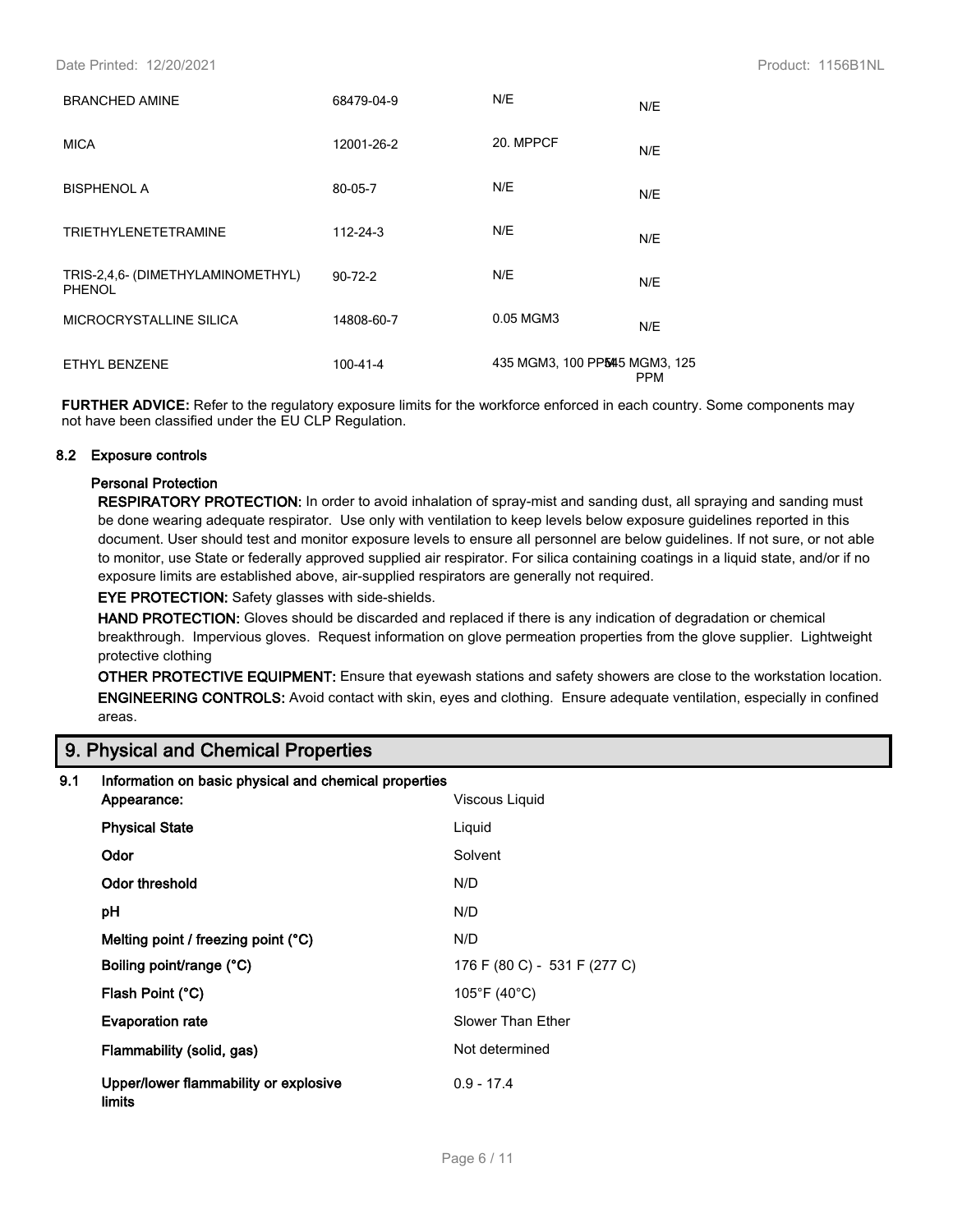|     | Vapour Pressure, mmHg                  | N/D              |
|-----|----------------------------------------|------------------|
|     | Vapour density                         | Heavier than Air |
|     | <b>Relative density</b>                | Not determined   |
|     | Solubility in / Miscibility with water | N/D              |
|     | Partition coefficient: n-octanol/water | Not determined   |
|     | Auto-ignition temperature (°C)         | Not determined   |
|     | Decomposition temperature (°C)         | Not determined   |
|     | Viscosity                              | Unknown          |
|     | <b>Explosive properties</b>            | Not determined   |
|     | Oxidising properties                   | Not determined   |
| 9.2 | Other information                      |                  |
|     | VOC Content g/l:                       | 95               |
|     | Specific Gravity (g/cm3)               | 1.53             |

# **10. Stability and Reactivity**

## **10.1 Reactivity**

No reactivity hazards known under normal storage and use conditions.

## **10.2 Chemical stability**

Stable under normal conditions.

# **10.3 Possibility of hazardous reactions**

Hazardous polymerisation does not occur.

# **10.4 Conditions to avoid**

Heat, flames and sparks.

# **10.5 Incompatible materials**

Strong oxidizing agents.

# **10.6 Hazardous decomposition products**

Carbon dioxide (CO2), carbon monoxide (CO), oxides of nitrogen (NOx), dense black smoke.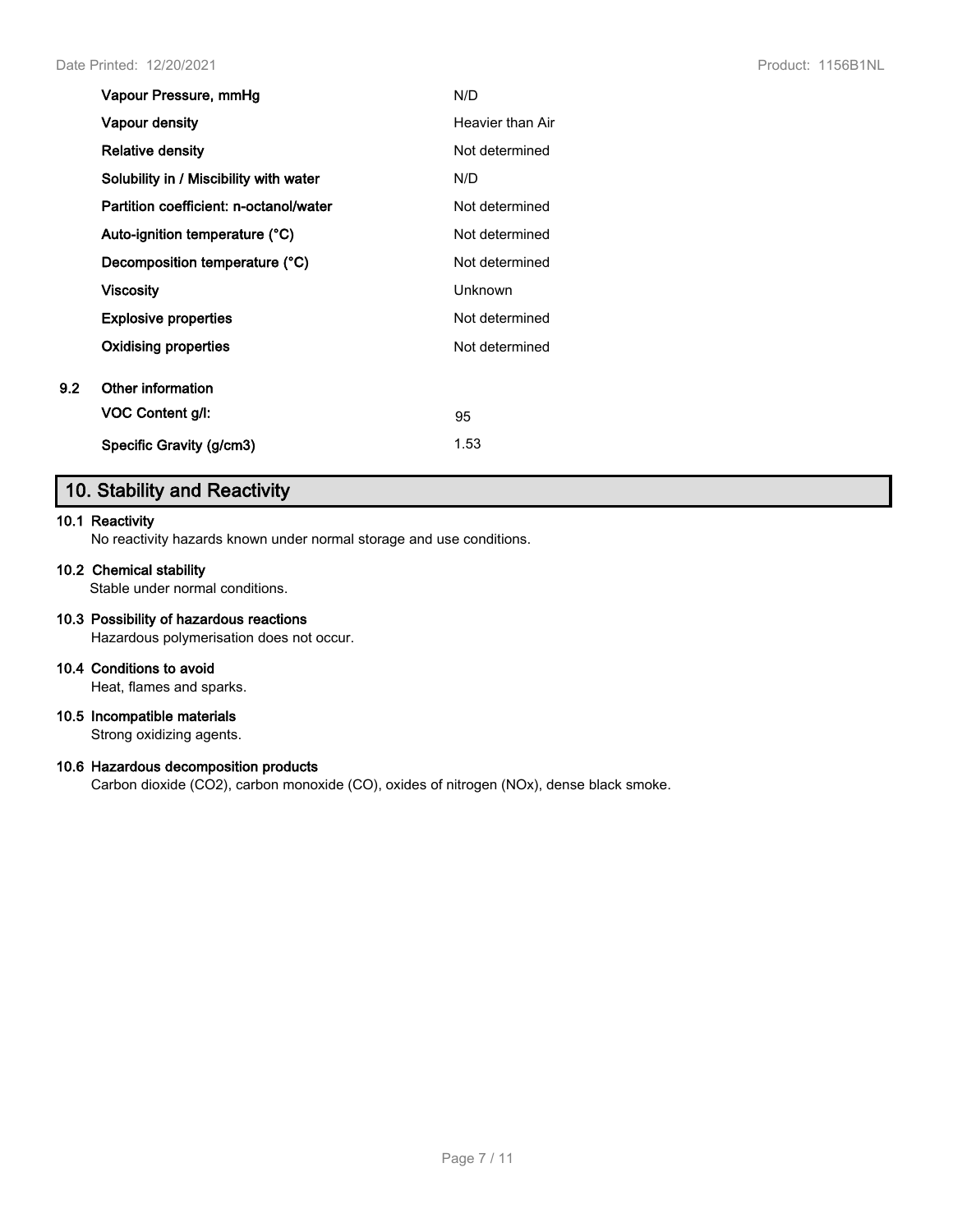# **11. Toxicological Information**

| 11.1 | Information on toxicological effects |                                    |  |  |  |
|------|--------------------------------------|------------------------------------|--|--|--|
|      | <b>Acute Toxicity:</b>               |                                    |  |  |  |
|      | Oral LD50:                           | N/D                                |  |  |  |
|      | <b>Inhalation LC50:</b>              | N/D                                |  |  |  |
|      | Irritation:                          | Unknown                            |  |  |  |
|      | Corrosivity:                         | Skin Corrosion, category 1         |  |  |  |
|      | Sensitization:                       | Skin Sensitizer, category 1        |  |  |  |
|      | Repeated dose toxicity:              | <b>Unknown</b>                     |  |  |  |
|      | Carcinogenicity:                     | Carcinogenicity, category 1A       |  |  |  |
|      | Mutagenicity:                        | Unknown                            |  |  |  |
|      | <b>Toxicity for reproduction:</b>    | Reproductive Toxicity, category 1A |  |  |  |
|      | STOT-single exposure:                | No Information                     |  |  |  |
|      | STOT-repeated exposure:              | No Information                     |  |  |  |
|      | <b>Aspiration hazard:</b>            | No Information                     |  |  |  |

**If no information is available above under Acute Toxicity then the acute effects of this product have not been tested. Data on individual components are tabulated below:**

| <u>CAS-No.</u> | <b>Chemical Name</b>                                  | Oral LD50                   | Dermal LD50                   | Vapor LC50                   | Gas LC50 | <b>Dust/Mist</b><br><b>LC50</b> |
|----------------|-------------------------------------------------------|-----------------------------|-------------------------------|------------------------------|----------|---------------------------------|
| 9003-53-6      | POLYSTYRENE                                           | Not Available               |                               | Not Available                | 0.000    | 0.000                           |
| Y              | PROPRIETAR <sub>POLYAMIDE</sub>                       | $>5000$ mg/kg,<br>oral, rat |                               | Not Available                |          |                                 |
| 7779-90-0      | <b>ZINC PHOSPHATE</b>                                 | 3846mg/kg,<br>oral rat      | Not Available                 | Not Available                | 0.000    | 11.54 mg/l                      |
| 98-56-6        | <b>PARACHLOROBENZO</b><br><b>TRIFLUORIDE</b>          | 6800 mg/kg,<br>oral, rat    | 3300 mg/kg,<br>dermal, rabbit | 4479 ppm                     | 0.000    | 0.000                           |
| 12001-26-2     | <b>MICA</b>                                           | Not Available               | Not Available                 | Not Available                | 0.000    | 0.000                           |
| 80-05-7        | <b>BISPHENOL A</b>                                    | 11400 mg/kg,<br>oral, rat   | Not Available                 | Not Available                | 0.000    | 0.000                           |
| 112-24-3       | <b>TRIETHYLENETETRAMINE</b>                           | 1716 mg/kg<br>rat, oral     | 1465 mg/kg,<br>dermal, rabbit | Not Available                |          |                                 |
| $90 - 72 - 2$  | TRIS-2,4,6-<br>(DIMETHYLAMINOMETHYL)<br><b>PHENOL</b> | 2169 mg/kg<br>oral          | Not Available                 | Not Available                | 0.000    | 0.000                           |
| 14808-60-7     | MICROCRYSTALLINE SILICA                               | 22500 mg/kg                 | Not Available                 | Not Available                | 0.000    | 0.000                           |
| 100-41-4       | <b>ETHYL BENZENE</b>                                  | 3500 mg/kg<br>rat, oral     | >5000 mg/l,<br>dermal rabbit  | $17.2$ mg/L<br>Inh, Rat, 4Hr | 0.000    | 0.000                           |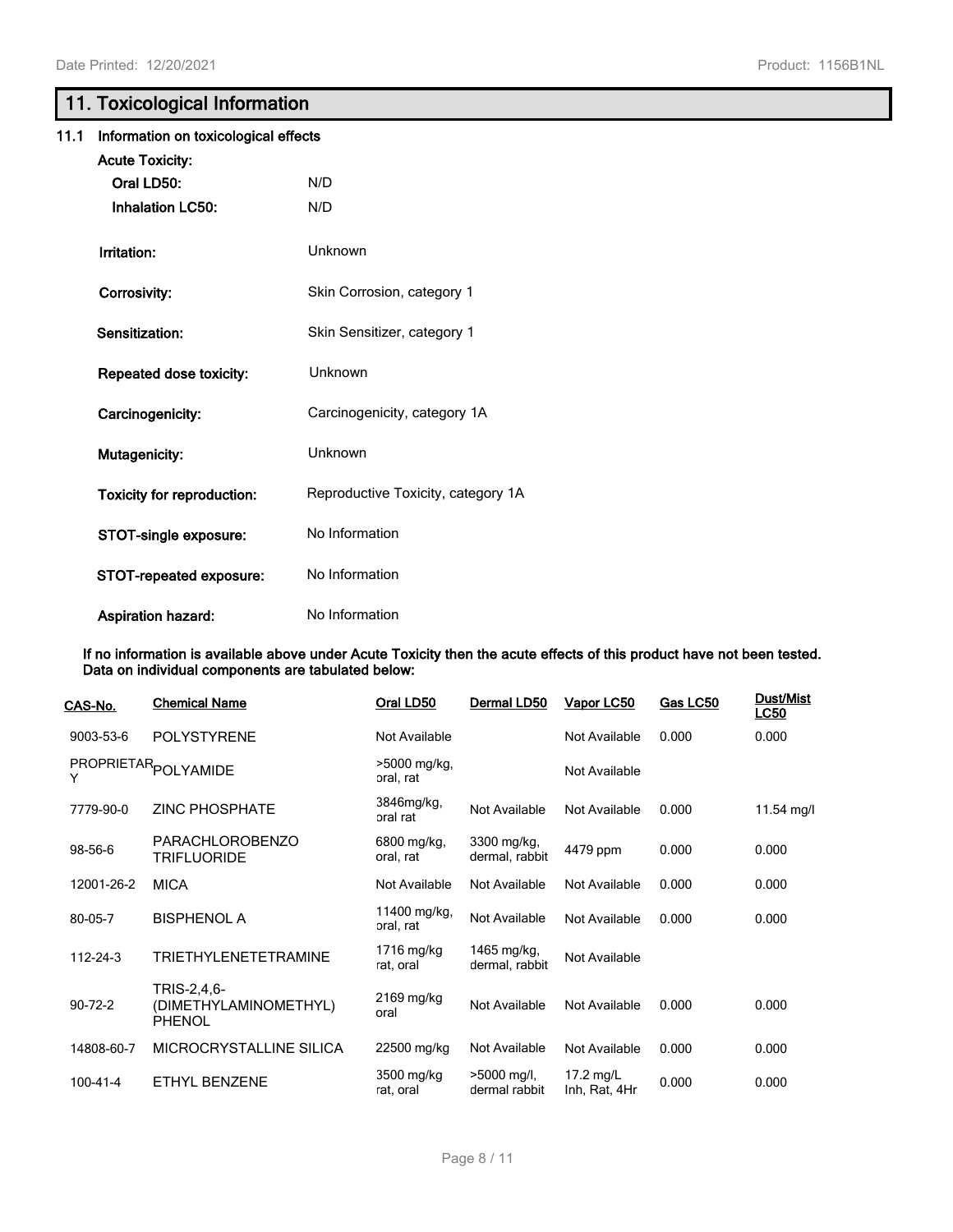## **Additional Information:**

**12. Ecological Information**

This product may contain Ethyl Benzene, which is listed by IARC as possibly carcinogenic to humans (Group 2B). This listing is based on inadequate evidence of carcinogenicity in humans and sufficient evidence in experimental animals. This product contains silica which is classified by IARC as a known human carcinogen (Group 1). Crystalline silica is known to cause silicosis. The classification(s) is/are relevant when exposed to these respirable substances in dust or powder form only, including cured product that is subject to sanding, grinding, cutting, or other surface preparation activities.

|               |                                               | 12. Ecological Information                         |         |                                       |                                                        |                                                                                    |  |  |
|---------------|-----------------------------------------------|----------------------------------------------------|---------|---------------------------------------|--------------------------------------------------------|------------------------------------------------------------------------------------|--|--|
| 12.1          | Toxicity:                                     |                                                    |         |                                       |                                                        |                                                                                    |  |  |
|               | EC50 48hr (Daphnia):                          |                                                    | Unknown |                                       |                                                        |                                                                                    |  |  |
|               |                                               | IC50 72hr (Algae):                                 | Unknown |                                       |                                                        |                                                                                    |  |  |
|               |                                               | LC50 96hr (fish):                                  | Unknown |                                       |                                                        |                                                                                    |  |  |
| 12.2          |                                               | Persistence and degradability:                     | Unknown |                                       |                                                        |                                                                                    |  |  |
| 12.3          | <b>Bioaccumulative potential:</b>             |                                                    | Unknown |                                       |                                                        |                                                                                    |  |  |
| 12.4          | Mobility in soil:                             |                                                    | Unknown |                                       |                                                        |                                                                                    |  |  |
| 12.5          | <b>Results of PBT and vPvB</b><br>assessment: |                                                    |         |                                       |                                                        | The product does not meet the criteria for PBT/VPvB in accordance with Annex XIII. |  |  |
| 12.6          |                                               | Other adverse effects:                             | Unknown |                                       |                                                        |                                                                                    |  |  |
| CAS-No.       |                                               | <b>Chemical Name</b>                               |         | EC50 48hr                             | IC50 72hr                                              | <b>LC50 96hr</b>                                                                   |  |  |
| 9003-53-6     |                                               | <b>POLYSTYRENE</b>                                 |         | No information                        | No information                                         | No information                                                                     |  |  |
| Y             |                                               | PROPRIETAR <sub>POLYAMIDE</sub>                    |         | No information                        | No information                                         | No information                                                                     |  |  |
| 7779-90-0     |                                               | <b>ZINC PHOSPHATE</b>                              |         | $0.04 - 0.86$ mg/l<br>(Daphnia Magna) | $0.136 - 0.150$ mg/l<br>(Selenastrum<br>capricornutum) | 0.14 - 0.26 mg/l (Rainbow<br>Trout)                                                |  |  |
| 98-56-6       |                                               | PARACHLOROBENZO TRIFLUORIDE                        |         | 2 mg/l (Daphnia magna)                | No information                                         | 3 mg/l (Zebra fish)                                                                |  |  |
|               | 68479-04-9                                    | <b>BRANCHED AMINE</b>                              |         | No information                        | No information                                         | No information                                                                     |  |  |
|               | 12001-26-2                                    | <b>MICA</b>                                        |         | No information                        | No information                                         | No information                                                                     |  |  |
| 80-05-7       |                                               | <b>BISPHENOL A</b>                                 |         | No information                        | No information                                         | No information                                                                     |  |  |
| 112-24-3      |                                               | TRIETHYLENETETRAMINE                               |         | No information                        | No information                                         | No information                                                                     |  |  |
| $90 - 72 - 2$ |                                               | TRIS-2,4,6- (DIMETHYLAMINOMETHYL)<br><b>PHENOL</b> |         | No information                        | 84 mg/l (Algae)                                        | 175 mg/l (Fish)                                                                    |  |  |
|               | 14808-60-7                                    | MICROCRYSTALLINE SILICA                            |         | No information                        | No information                                         | No information                                                                     |  |  |
| 100-41-4      |                                               | <b>ETHYL BENZENE</b>                               |         | 1.8 mg/l (Daphnia<br>Magna)           |                                                        | 4.6 mg/l (Green Algae) 4.2 mg/l (Rainbow Trout)                                    |  |  |
|               |                                               |                                                    |         |                                       |                                                        |                                                                                    |  |  |

# **13. Disposal Considerations**

**13.1 WASTE TREATMENT METHODS:** Do not burn, or use a cutting torch on, the empty drum. If recycling is not practicable, dispose of in compliance with local regulations. Dispose of in accordance with local regulations. Empty containers should be taken to an approved waste handling site for recycling or disposal.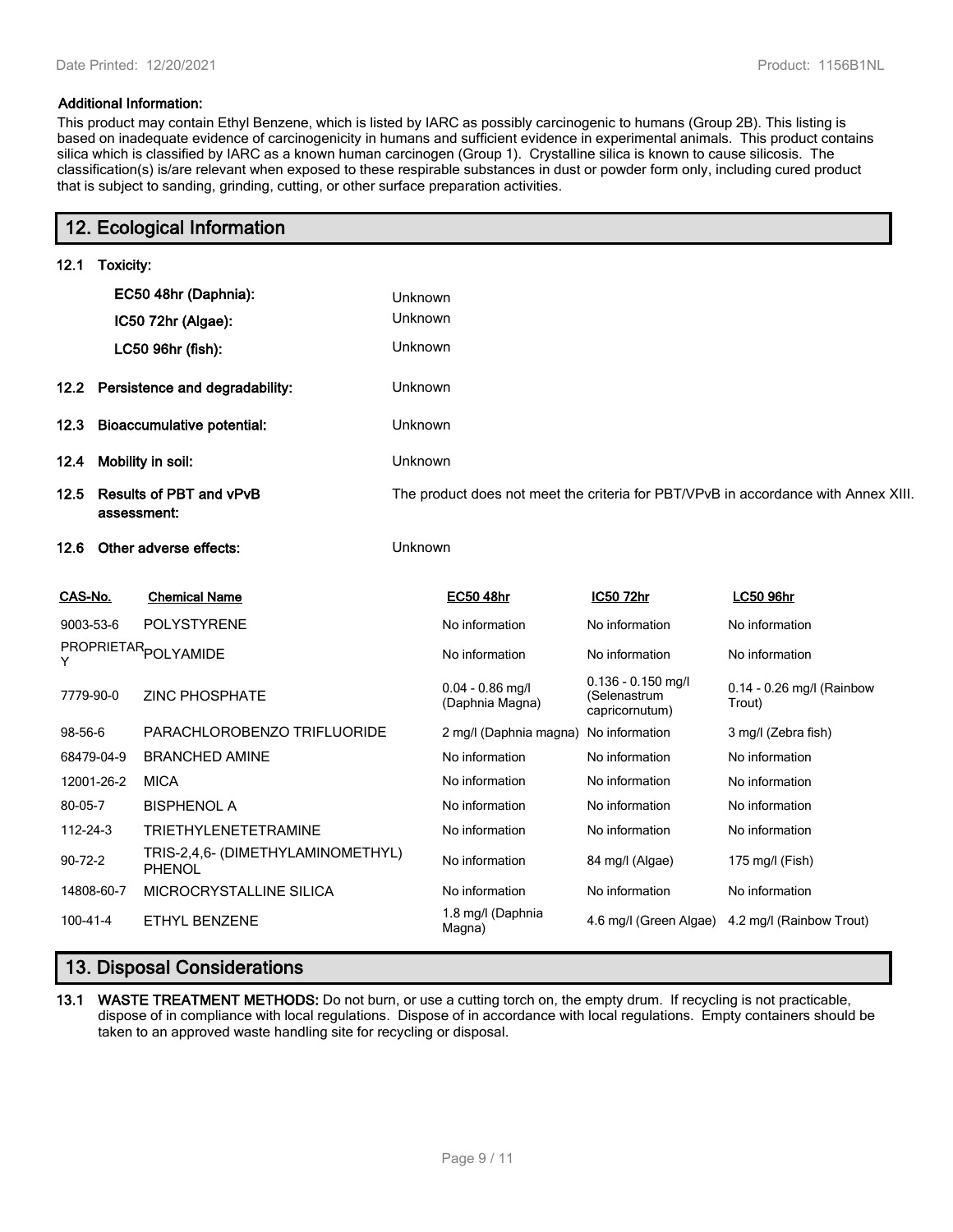# **14. Transport Information**

| 14.1 | UN number                                                                        | <b>UN 1263</b> |
|------|----------------------------------------------------------------------------------|----------------|
|      | 14.2 UN proper shipping name                                                     | Paint          |
|      | <b>Technical name</b>                                                            | N/A            |
|      | 14.3 Transport hazard class(es)                                                  | 3              |
|      | Subsidiary shipping hazard                                                       | N/A            |
|      | 14.4 Packing group                                                               | III            |
| 14.5 | <b>Environmental hazards</b>                                                     | <b>Unknown</b> |
|      | 14.6 Special precautions for user                                                | <b>Unknown</b> |
|      | EmS-No.:                                                                         | $F-E$ , S-E    |
|      | 14.7 Transport in bulk according to Annex II<br>of MARPOL 73/78 and the IBC code | <b>Unknown</b> |

# **15. Regulatory Information**

**15.1 Safety, health and environmental regulations/legislation for the substance or mixture:**

# **U.S. Federal Regulations: As follows -**

## **CERCLA - Sara Hazard Category**

This product has been reviewed according to the EPA 'Hazard Categories' promulgated under Sections 311 and 312 of the Superfund Amendment and Reauthorization Act of 1986 (SARA Title III) and is considered, under applicable definitions, to meet the following categories:

Flammable (gases, aerosols, liquids, or solids), Carcinogenicity, Reproductive toxicity, Skin Corrosion or Irritation, Respiratory or Skin Sensitization

## **Sara Section 313:**

This product contains the following substances subject to the reporting requirements of Section 313 of Title III of the Superfund Amendment and Reauthorization Act of 1986 and 40 CFR part 372:

| <b>Chemical Name</b> | CAS-No.   | $\frac{9}{6}$ |
|----------------------|-----------|---------------|
| ZINC PHOSPHATE       | 7779-90-0 | 7.83          |
| <b>BISPHENOL A</b>   | 80-05-7   | 3.2           |
| FTHYL BENZENE        | 100-41-4  | 0.17          |

## **Toxic Substances Control Act:**

All components of this product are either listed on the TSCA Inventory or are exempt.

This product contains the following chemical substances subject to the reporting requirements of TSCA 12(B) if exported from the United States:

## **Chemical Name CAS-No.**

| PARACHLOROBENZO TRIFLUORIDE |   |  |  |  | 98-56-6 |  |  |
|-----------------------------|---|--|--|--|---------|--|--|
|                             | . |  |  |  |         |  |  |

# **U.S. State Regulations: As follows -**

## **New Jersey Right-to-Know:**

The following materials are non-hazardous, but are among the top five components in this product.

| <b>Chemical Name</b> | CAS-No.    |
|----------------------|------------|
| <b>LIMESTONE</b>     | 1317-65-3  |
| TALC                 | 14807-96-6 |